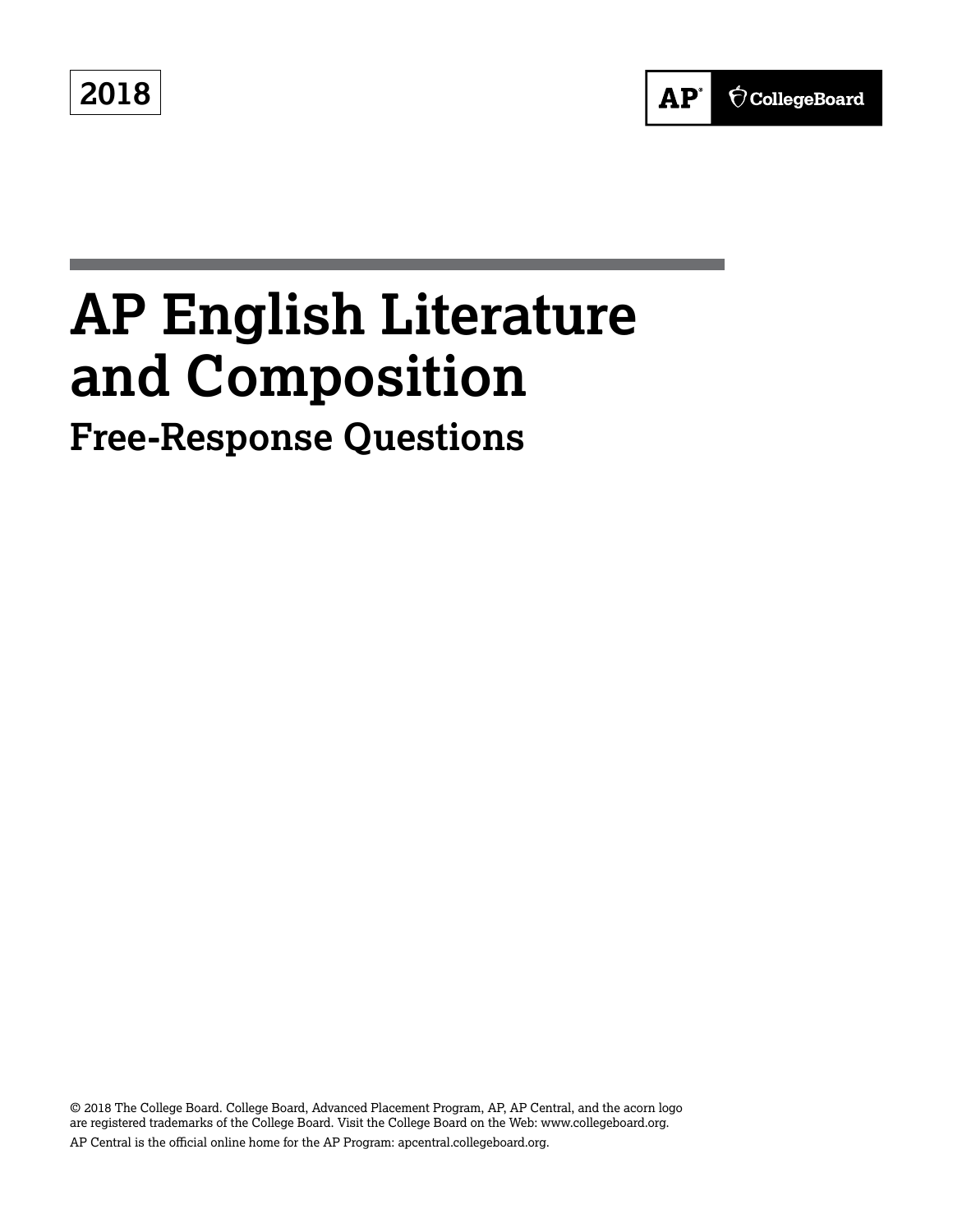### **2018 AP® ENGLISH LITERATURE AND COMPOSITION FREE-RESPONSE QUESTIONS**

#### **ENGLISH LITERATURE AND COMPOSITION**

**SECTION II** 

#### **Total time —2 hours**

#### **Question 1**

(Suggested time — 40 minutes. This question counts as one-third of the total essay section score.)

Carefully read Olive Senior's 2005 poem "Plants." Then, in a well-organized essay, analyze how the poet portrays the complex relationships among the speaker, the implied audience, and plant life. You may wish to consider the author's use of such literary techniques as syntax, diction, and figurative language.

#### **Plants**

Plants are deceptive. You see them there looking as if once rooted they know their places; not like animals, like us always running around, leaving traces.

*Line* 

*5* Yet from the way they breed (excuse me!) and twine, from their exhibitionist and rather prolific nature, we must infer a sinister not to say imperialistic

grand design. Perhaps you've regarded,

*10* as beneath your notice, armies of mangrove on the march, roots in the air, clinging tendrils anchoring themselves everywhere?

The world is full of shoots bent on conquest, invasive seedlings seeking wide open spaces,

*15* matériel gathered for explosive dispersal in capsules and seed cases.

Maybe you haven't quite taken in the colonizing ambitions of hitchhiking burrs on your sweater, surf-riding nuts

*20* bobbing on ocean, parachuting seeds and other

airborne traffic dropping in. And what about those special agents called flowers? Dressed, perfumed, and made-up for romancing insects, bats, birds, bees, even you—

*25* —don't deny it, my dear, I've seen you sniff and exclaim. Believe me, Innocent, that sweet fruit, that berry, is nothing more than ovary, the instrument to seduce

you into scattering plant progeny. Part of

*30* a vast cosmic program that once set in motion cannot be undone though we become plant food and earth wind down.

They'll outlast us, they were always there one step ahead of us: plants gone to seed,

*35* generating the original profligate, extravagant, reckless, improvident, weed.

Originally published in *Gardening in the Tropics* by Olive Senior; published by Insomniac Press.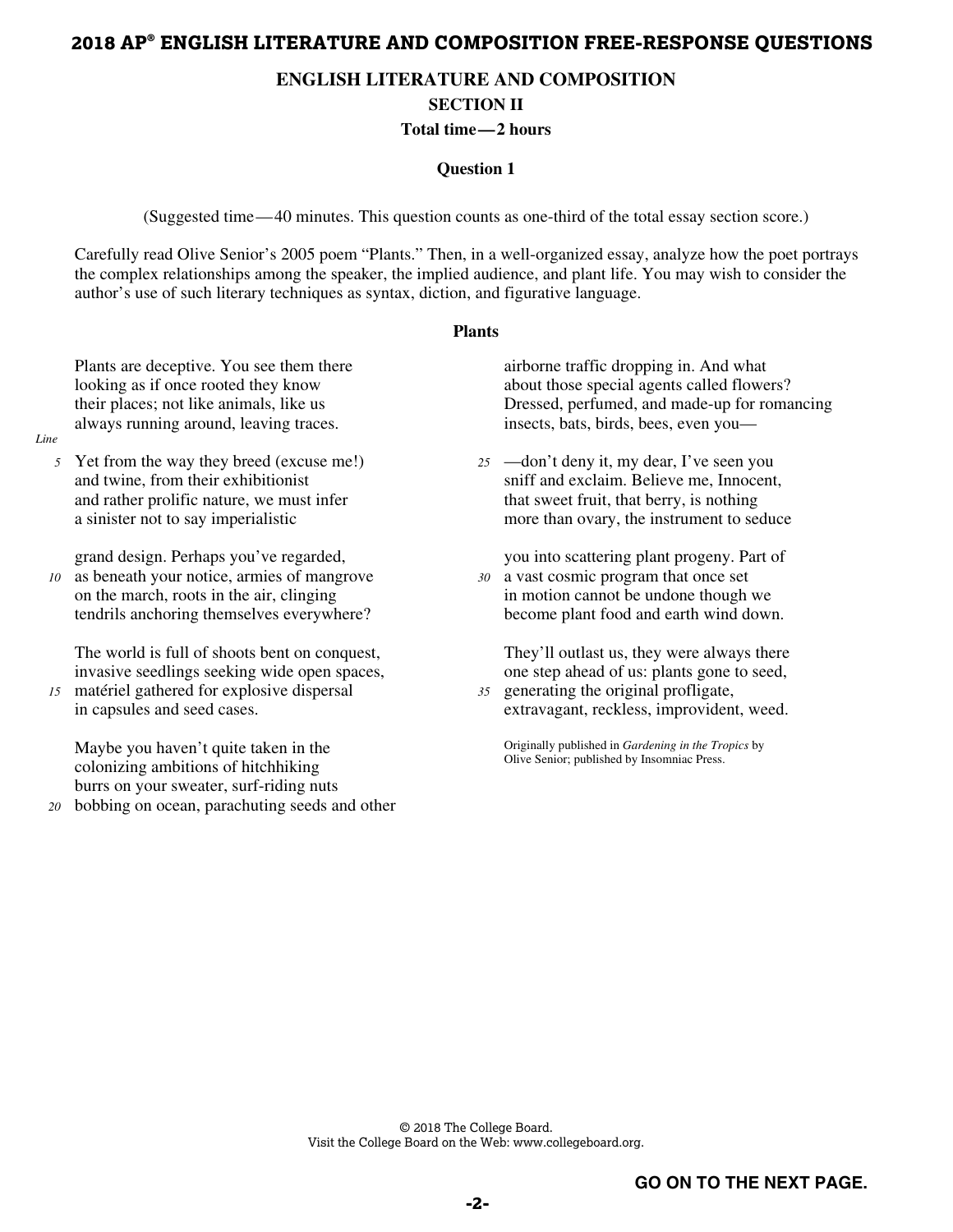#### **2018 AP® ENGLISH LITERATURE AND COMPOSITION FREE-RESPONSE QUESTIONS**

#### **Question 2**

(Suggested time — 40 minutes. This question counts as one-third of the total essay section score.)

The following interchange, excerpted from an 1852 novel by Nathaniel Hawthorne, occurs when two characters who have been living on the Blithedale farm—a community designed to promote an ideal of equality achieved through communal rural living—are about to part ways. Read the passage carefully. In a well-written essay, analyze how Hawthorne portrays the narrator's attitude towards Zenobia through the use of literary techniques.

Her manner bewildered me. Literally, moreover, I was dazzled by the brilliancy of the room. A chandelier hung down in the centre, glowing with I *Line* know not how many lights; there were separate lamps,

- *5* also, on two or three tables, and on marble brackets, adding their white radiance to that of the chandelier. The furniture was exceedingly rich. Fresh from our old farm-house, with its homely board and benches in the dining-room, and a few wicker chairs in the best
- *10* parlor, it struck me that here was the fulfillment of every fantasy of an imagination, revelling in various methods of costly self-indulgence and splendid ease. Pictures, marbles, vases; in brief, more shapes of luxury than there could be any object in enumerating,
- *15* except for an auctioneer's advertisement—and the whole repeated and doubled by the reflection of a great mirror, which showed me Zenobia's proud figure, likewise, and my own. It cost me, I acknowledge, a bitter sense of shame, to perceive in
- *20* myself a positive effort to bear up against the effect which Zenobia sought to impose on me. I reasoned against her, in my secret mind, and strove so to keep my footing. In the gorgeousness with which she had surrounded herself— in the redundance of personal
- *25* ornament, which the largeness of her physical nature and the rich type of her beauty caused to seem so suitable — I malevolently beheld the true character of the woman, passionate, luxurious, lacking simplicity, not deeply refined, incapable of pure and perfect taste.
- *30* But, the next instant, she was too powerful for all my opposing struggles. I saw how fit it was that she should make herself as gorgeous as she pleased, and should do a thousand things that would have been ridiculous in the poor, thin, weakly characters of other
- *35* women. To this day, however, I hardly know whether I then beheld Zenobia in her truest attitude, or whether that were the truer one in which she had presented herself at Blithedale. In both, there was something like the illusion which a great actress flings *40* around her.

"Have you given up Blithedale forever?" I inquired.

"Why should you think so?" asked she.

"I cannot tell," answered I; "except that it appears *45* all like a dream that we were ever there together."

"It is not so to me," said Zenobia. "I should think it

a poor and meagre nature, that is capable of but one set of forms, and must convert all the past into a dream, merely because the present happens to be

- *50* unlike it. Why should we be content with our homely life of a few months past, to the exclusion of all other modes? It was good; but there are other lives as good or better. Not, you will understand, that I condemn those who give themselves up to it more entirely than
- *55* I, for myself, should deem it wise to do." It irritated me, this self-complacent, condescending, qualified approval and criticism of a system to which many individuals —perhaps as highly endowed as our gorgeous Zenobia — had
- *60* contributed their all of earthly endeavor, and their loftiest aspirations. I determined to make proof if there were any spell that would exorcise her out of the part which she seemed to be acting. She should be compelled to give me a glimpse of something true;
- *65* some nature, some passion, no matter whether right or wrong, provided it were real.

"Your allusion to that class of circumscribed characters, who can live in only one mode of life," remarked I, coolly, "reminds me of our poor friend

- *70* Hollingsworth.\* Possibly, he was in your thoughts, when you spoke thus. Poor fellow! It is a pity that, by the fault of a narrow education, he should have so completely immolated himself to that one idea of his; especially as the slightest modicum of common-sense
- *75* would teach him its utter impracticability. Now that I have returned into the world, and can look at his project from a distance, it requires quite all my real regard for this respectable and well-intentioned man to prevent me laughing at him — as, I find, society at *80* large does!"

Zenobia's eyes darted lightning; her cheeks flushed; the vividness of her expression was like the effect of a powerful light, flaming up suddenly within her. My experiment had fully succeeded. She had

- *85* shown me the true flesh and blood of her heart, by thus involuntarily resenting my slight, pitying, halfkind, half-scornful mention of the man who was all in all with her. She herself, probably, felt this; for it was hardly a moment before she tranquillized her uneven *90* breath, and seemed as proud and self-possessed as
- ever.

a charismatic member of the Blithedale community who assumes a leadership position

© 2018 The College Board.

Visit the College Board on the Web: www.collegeboard.org.